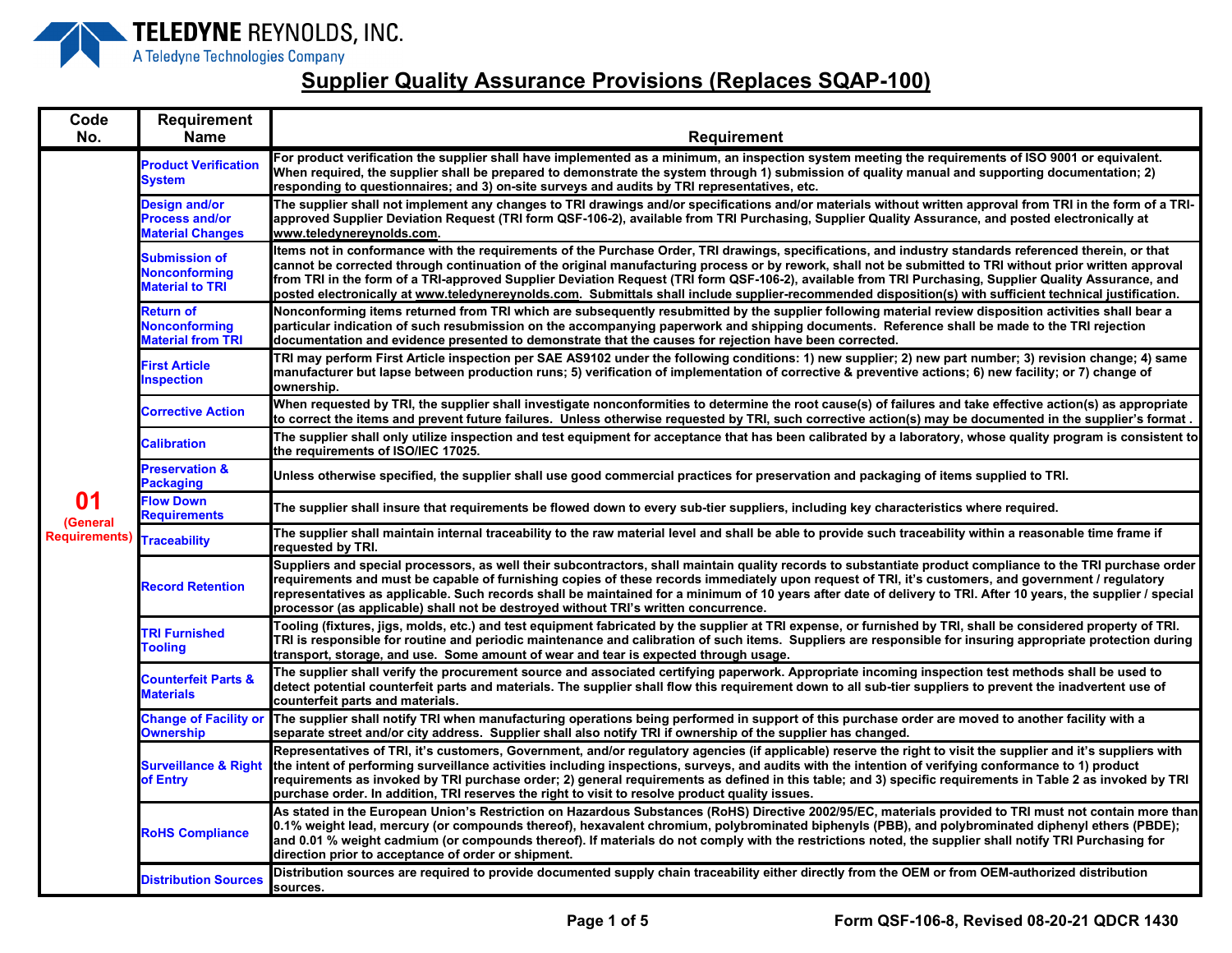

## **Supplier Quality Assurance Provisions (Replaces SQAP-100)**

| Code | Requirement                                                                |                                                                                                                                                                                                                                                                                                                                                                                                                                                                                                                                                                                                                                                                                                                                                                                                                                                                                                                                                                                                                                                                                                                                                                                                                                                                                   |
|------|----------------------------------------------------------------------------|-----------------------------------------------------------------------------------------------------------------------------------------------------------------------------------------------------------------------------------------------------------------------------------------------------------------------------------------------------------------------------------------------------------------------------------------------------------------------------------------------------------------------------------------------------------------------------------------------------------------------------------------------------------------------------------------------------------------------------------------------------------------------------------------------------------------------------------------------------------------------------------------------------------------------------------------------------------------------------------------------------------------------------------------------------------------------------------------------------------------------------------------------------------------------------------------------------------------------------------------------------------------------------------|
| No.  | <b>Name</b>                                                                | Requirement                                                                                                                                                                                                                                                                                                                                                                                                                                                                                                                                                                                                                                                                                                                                                                                                                                                                                                                                                                                                                                                                                                                                                                                                                                                                       |
| 10   | <b>Certificate of</b><br><b>Conformance</b>                                | A legible "Certificate of Conformance" (C of C) statement shall be provided with each shipment submitted to TRI. The C of C shall be in the supplier's format<br>and may either be a separate document or may be included within the packing list. The C of C statement shall state that the items were produced in<br>conformance with requirements as specified in the TRI purchase order. As a minimum, the C of C shall note 1) the manufacturer or distributor's name and<br>address; 2) the TRI purchase order number; 3) the part number(s) and revision(s) when applicable; 4) traceability information including serial numbers, lot<br>codes, or date codes as appropriate; 5) shelf-life expiration dates if applicable; and 6) signature of the supplier's authorized representative. The C of C shall<br>contain enough additional information as necessary to facilitate traceability to supporting supplier documentation, which shall be maintained on-file by the<br>supplier and available for retrieval if necessary.<br>For Commercial Off the Shelf (COTS) or Public Domain product/material, an unsigned Certificate of Conformance (COC), Certificate of Analysis (COA), or<br>Certified Material Test Report (CMTR) are acceptable certification methods. |
| 11   | <b>Raw Material Test</b><br><b>Reports or</b><br><b>Certifications</b>     | For raw materials (metals) utilized to fabricate TRI parts, the supplier shall provide either 1) raw material test reports containing detailed physical and<br>chemical analysis and data; or 2) evidence of conformance (raw material Certificate of Conformance) to recognized specifications (ASTM, Mil-Spec, WS<br>spec. etc.).<br>Additional Shipments: For additional shipments utilizing the same raw materials, the supplier may either 1) provide additional copies of the same raw<br>material test reports or certifications; or 2) clearly note in their shipment documentation that the test reports or certifications have been provided with<br>previous shipment (provide identification information). The supplier shall insure that sufficient traceability information to the raw material level is<br>maintained.                                                                                                                                                                                                                                                                                                                                                                                                                                             |
| 12   | <b>Special Processors,</b><br><b>Certifications, and</b><br><b>Reports</b> | Special Process Definition: Special processes including plating, painting, passivation, heat treating, welding, NDT, etc. as defined by Nadcap. The Nadcap<br>website is located at https://www.eauditnet.com/eauditnet/ean/user/login.htm .<br>Special Processor Selection: Suppliers are encouraged to utilize Nadcap-approved special processors wherever possible. Otherwise, special processors<br>shall be capable of certifying their processes to the applicable industry specification(s) as required by the TRI drawing.<br>Certification Requirements: The supplier shall furnish a special process certification in addition to the certificate of conformance as required by TRI SQAP<br>Code 10. The certification shall specify the applicable special process specification(s) (plating, heat treat, passivation, etc.), type, class, etc. as specified on<br>the TRI drawing or industry specification.<br>Test Report Requirements: The certification or attachment(s) shall also include actual measurements as applicable to verify conformance to the TRI or<br>specification requirements.                                                                                                                                                                  |
| 13   | <b>Fest Data</b>                                                           | The supplier shall provide test data with the subject item(s). Such test data shall include individual or summary parameter measurements as appropriate.                                                                                                                                                                                                                                                                                                                                                                                                                                                                                                                                                                                                                                                                                                                                                                                                                                                                                                                                                                                                                                                                                                                          |
| 14   | <b>TRI-Directed Special</b><br><b>Processors</b>                           | Special Processor Selection: The supplier must use special processors (defined in Code 12) as directed by TRI. The TRI purchase order should note<br>eligible special processors. If not, contact TRI Purchasing for direction before proceeding.<br>Certification Requirements: The supplier shall furnish a special process certification in addition to the certificate of conformance as required by TRI SQAP<br>Code 10. The certification shall specify the applicable special process specification(s) (plating, heat treat, passivation, etc.), type, class, etc. as specified on<br>the TRI drawing or industry specification.<br>Test Report Requirements: The certification or attachment(s) shall also include actual measurements verifying conformance to the TRI or specification<br>requirements.                                                                                                                                                                                                                                                                                                                                                                                                                                                                 |
| 15   | <b>Printed Circuit</b><br><b>Boards</b>                                    | Unless otherwise specified on the TRI fabrication drawing, printed circuit boards (PCB's) shall meet the workmanship requirements of IPC-A-600, Class 3.                                                                                                                                                                                                                                                                                                                                                                                                                                                                                                                                                                                                                                                                                                                                                                                                                                                                                                                                                                                                                                                                                                                          |
| 17   | <b>Government Source</b><br><b>Inspection</b>                              | Government inspection is required prior to shipment from supplier's facility. Upon receipt of purchase order, the supplier shall notify the government<br>representative(s) who normally service the supplier's facility, for coordination and scheduling of inspection(s).                                                                                                                                                                                                                                                                                                                                                                                                                                                                                                                                                                                                                                                                                                                                                                                                                                                                                                                                                                                                       |
| 18   | <b>TRI Source</b><br><b>Inspection</b>                                     | TRI inspection is required prior to shipment from supplier's facility. TRI shall be notified a minimum of 24 hours prior to intended shipment when items are<br>ready for TRI source inspection. To schedule, FAX request to (310) 823-5098, or call (310) 823-5491, extension 2060. In either case, please provide 1) the TRI<br>purchase order number; 2) the TRI part number(s); 3) the quantity of each part number; and 4) the date(s) source inspection is being requested for.                                                                                                                                                                                                                                                                                                                                                                                                                                                                                                                                                                                                                                                                                                                                                                                             |
| 20   | <b>Information</b>                                                         | Documentation noting the manufacturer, cure date, raw material identification, expiration date (if applicable) and applicable specification numbers (military<br>Elastomeric Materials and/or industry, as applicable) shall accompany each shipment. The information may be included on the Certificate of Conformance (Code 10) or on a<br>separate document. If the information has already been supplied to TRI on a previous shipment, the supplier may reference the previous shipment (TRI PO<br>number) on the Certificate of Conformance.                                                                                                                                                                                                                                                                                                                                                                                                                                                                                                                                                                                                                                                                                                                                |
| 21   | <b>Destructive Testing</b><br>of Plated Parts                              | To ensure that plating adhesion is acceptable, supplier must perform a destructive test per the required sample size quantity as specified per the applicable<br>standard listed in the drawing(s) and/or purchase order. The destructed part(s) must be tagged properly and submitted to TRI, along with "Certificate of<br>Conformance" (C of C) indicating compliance to the listed standard.                                                                                                                                                                                                                                                                                                                                                                                                                                                                                                                                                                                                                                                                                                                                                                                                                                                                                  |
| 22   | <b>Plastic Materials</b><br><b>Information</b>                             | Plastic materials provided to TRI shall be accompanied by a certified report showing the manufacturer's name, material designation, the generic type, and<br>the specification(s) to which the material conforms.                                                                                                                                                                                                                                                                                                                                                                                                                                                                                                                                                                                                                                                                                                                                                                                                                                                                                                                                                                                                                                                                 |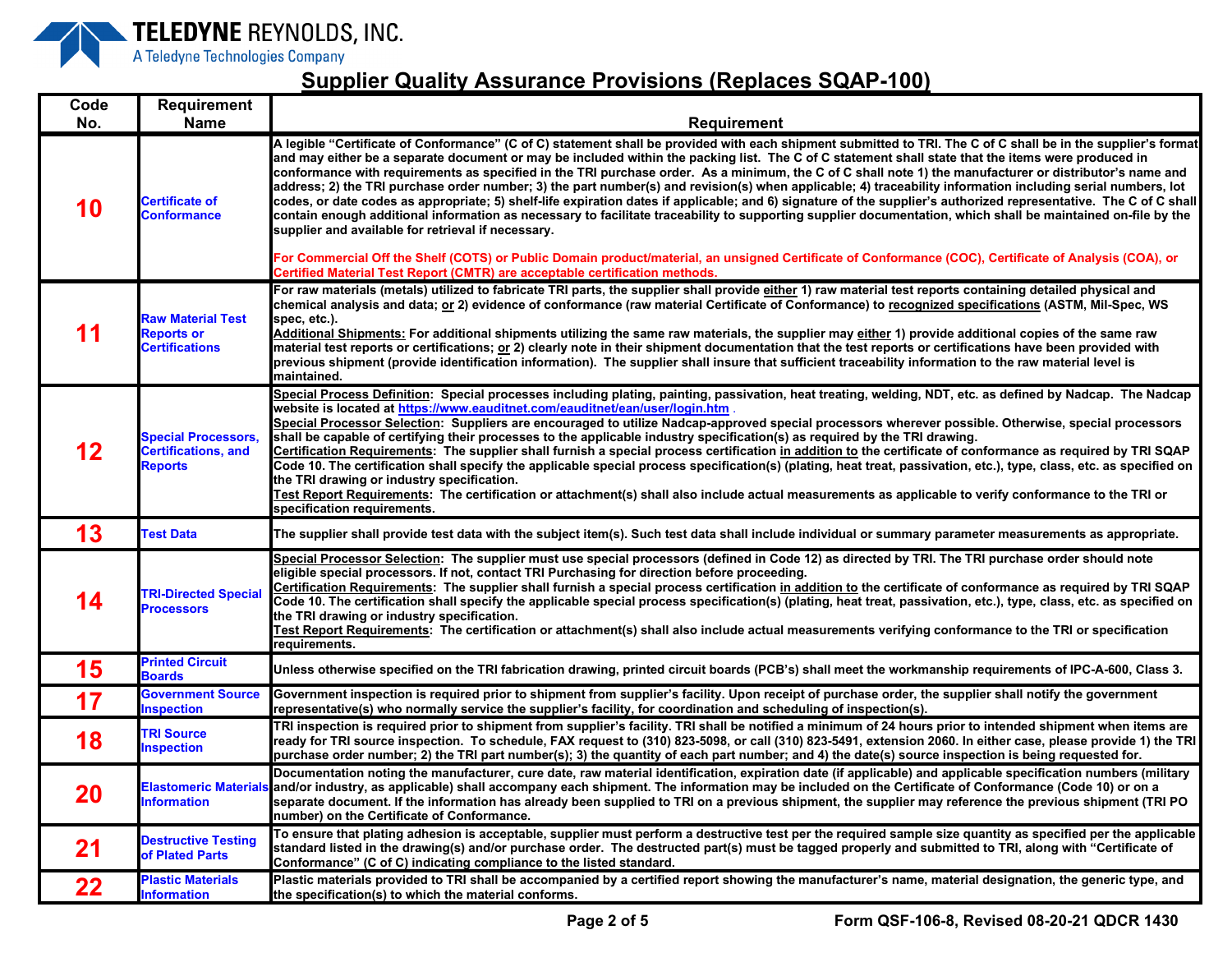

| Code<br>No. | <b>Requirement</b><br><b>Name</b>                                                                   | <b>Requirement</b>                                                                                                                                                                                                                                                                                                                                                                                                                                                                                                                                                                                                                                                                                                                                                                                                                                                                                                                                   |
|-------------|-----------------------------------------------------------------------------------------------------|------------------------------------------------------------------------------------------------------------------------------------------------------------------------------------------------------------------------------------------------------------------------------------------------------------------------------------------------------------------------------------------------------------------------------------------------------------------------------------------------------------------------------------------------------------------------------------------------------------------------------------------------------------------------------------------------------------------------------------------------------------------------------------------------------------------------------------------------------------------------------------------------------------------------------------------------------|
| 26          | <b>Feledyne Internal</b><br><b>Material Testing</b><br><b>Requirement</b>                           | TRI internal purposes. TRI shall perform internal material testing upon receipt of the parts and materials in accordance with TRI's internal specifications. A<br>material test report shall be completed prior to the acceptance of the parts and materials.                                                                                                                                                                                                                                                                                                                                                                                                                                                                                                                                                                                                                                                                                        |
| 27          | <b>Independent</b><br><b>Laboratory Analysis</b>                                                    | Raw material used in the fabrication of products on this order shall be traceable to a physical and chemical analysis by an independent laboratory. A copy<br>of the analysis shall accompany each delivery. The supplier is also required to provide a certificate of conformance which includes a statement that the<br>products delivered were fabricated from the material certified by the laboratory, and shall list the laboratory name and report number.                                                                                                                                                                                                                                                                                                                                                                                                                                                                                    |
| 33          | <b>Soldering</b><br><b>Workmanship</b>                                                              | Soldering workmanship shall be in accordance with the requirements of IPC/EIA J-STD-001, Class 3.                                                                                                                                                                                                                                                                                                                                                                                                                                                                                                                                                                                                                                                                                                                                                                                                                                                    |
| 34          | <b>Solderability</b>                                                                                | Component leads, terminations, lugs, terminals, and wires shall be capable of meeting the solderability requirements of IPC/EIA J-STD-002. Printed wiring<br>boards shall be capable of meeting the solderability requirements of IPC/EIA J-STD-003.                                                                                                                                                                                                                                                                                                                                                                                                                                                                                                                                                                                                                                                                                                 |
| 35          | Limited-Life<br><b>Materials:</b><br><b>Remaining Life &amp;</b><br>Labeling<br><b>Requirements</b> | Remaining Shelf-Life: The supplier shall not submit limited-life material(s) with less than 75% of the useful life remaining without written approval from TRI<br>in the form of a TRI-approved Supplier Deviation Request (TRI form QSF-106-2, available from TRI Purchasing and Quality Assurance, and posted<br>electronically at www.teledynereynolds.com.)<br>Labeling: The supplier shall label (white label preferable) each individual container of limited-life materials with 1) the Teledyne Reynolds Purchase Order<br>Number; 2) the supplier lot number; 3) the date of manufacture; 4) the date of expiration; and 5) storage conditions (if applicable and/or modifies expiration<br>date).<br>Teledyne Reynolds Internal Use Only: Please use shelf life material expiration periods defined in Tables 1.0 - 7.0 of Material & Process Specification RS-1279 and<br>where exceptions are specified. Record expiration date in TIPQA |
| 44          | <b>Mercury Exclusion -</b><br><b>Supplier</b>                                                       | Products furnished under this purchase order shall contain no metallic mercury or mercury compounds and shall be free of mercury contamination. The<br>supplier shall furnish a signed statement of conformance to this requirement. The statement can be included within the supplier's certification of<br>conformance submitted per Code No. 10. The supplier must include the following statement "We certify that all parts and/or materials on this shipment<br>contain no metallic Mercury or Mercury compounds." Or an equivalent statement thereof.                                                                                                                                                                                                                                                                                                                                                                                         |
| 45          | <b>Mercury Exclusion</b><br>TRI                                                                     | Products furnished under this purchase order shall contain no metallic mercury or mercury compounds and shall be free of mercury contamination. TRI<br>will perform mercury test upon receiving of materials. Any materials that contain mercury in excess of 10 ppm or 0.01 mg/m <sup>3</sup> shall be rejected and returned<br>to supplier.                                                                                                                                                                                                                                                                                                                                                                                                                                                                                                                                                                                                        |
| 49          | <b>Spare and</b><br><b>Replacement Parts</b>                                                        | For items not fabricated to TRI drawings and specifications (for example, off-the-shelf and/or supplier part number), the supplier shall document spare and<br>replacement parts or assemblies and supply sufficient data and/or information for ordering spares and replacements.                                                                                                                                                                                                                                                                                                                                                                                                                                                                                                                                                                                                                                                                   |
| 52          | <b>Electropolish fixture</b><br>requirement                                                         | Supplier shall only utilize Copper fixtures (wire/racks) that will be in contact with the item(s) listed on this purchase order before, during and after<br>electropolishing. Fixture(s) that contains Titanium material is prohibited. The supplier shall flow down to sub-tier suppliers this requirement when<br>electropolish process is required.                                                                                                                                                                                                                                                                                                                                                                                                                                                                                                                                                                                               |
| 53          | Nadcap-Approved<br><b>Special Processors</b><br><b>Required</b>                                     | The supplier shall utilize Nadcap-approved special processors to perform special processes as defined by Nadcap (primarily codes CP for chemical<br>processes and HT for heat treating). Nadcap-approved special processors are listed in the eAuditnet Online QML at:<br>https://www.eauditnet.com/eauditnet/ean/user/login.htm                                                                                                                                                                                                                                                                                                                                                                                                                                                                                                                                                                                                                     |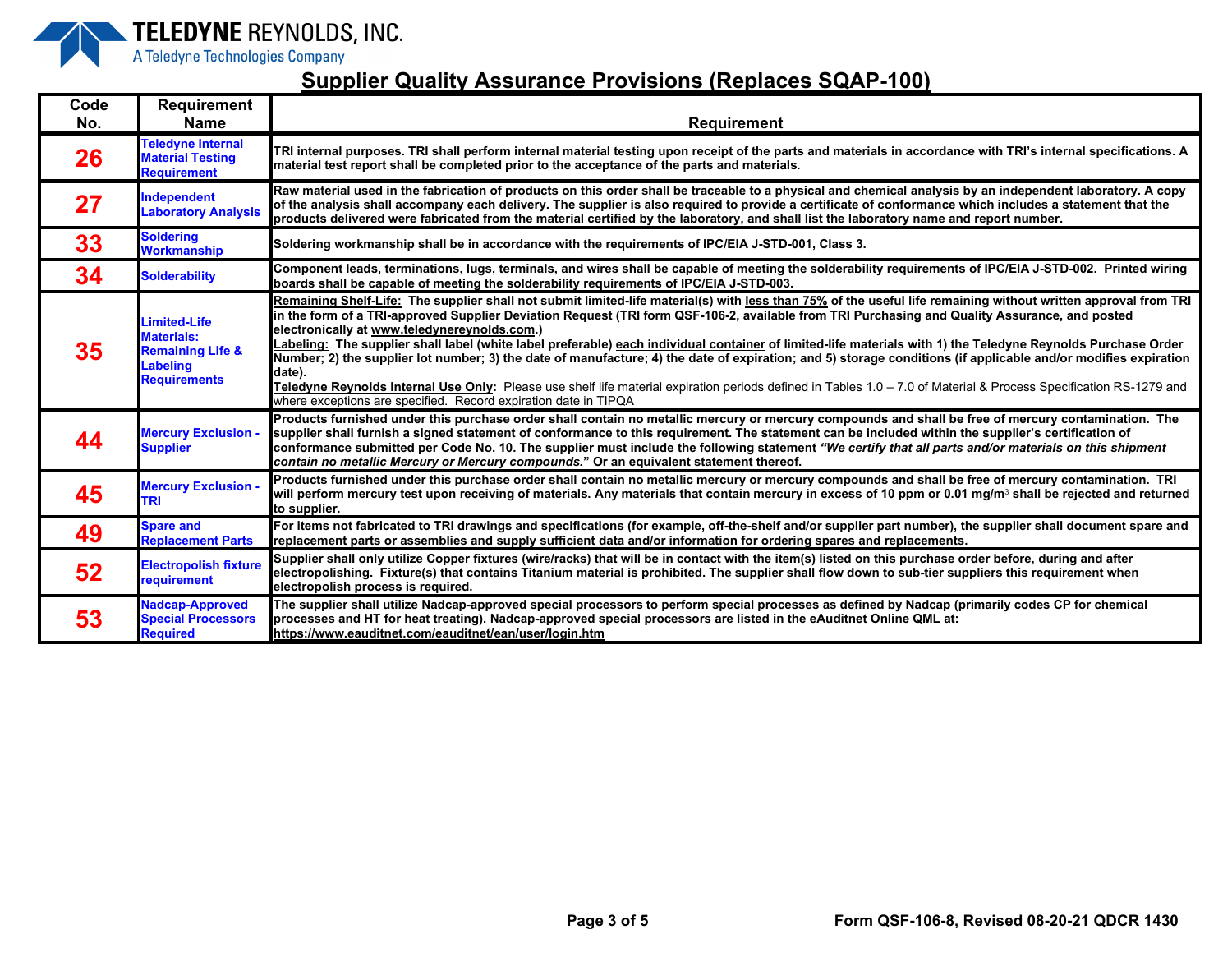

| Code | <b>Requirement</b>                                                                |                                                                                                                                                                                                                                                                                                                                                                                                                                                                                                                                                                                                                                                                                                                                                                                                                                                                                                                                                                                                                                                                                                                                                                                                                                                                                                                                                                                                                                                                                                                                                                                                                                                                                                                                                                                                                                                                                                                                                                                                                                                                                                                                                                                                                                                                                                                                                                                                                                                                                                                                                                                                                                                                                                                                                                                                                                                                                                                                                                                                                                                                                                                                                                                                                                                                                                                                     |
|------|-----------------------------------------------------------------------------------|-------------------------------------------------------------------------------------------------------------------------------------------------------------------------------------------------------------------------------------------------------------------------------------------------------------------------------------------------------------------------------------------------------------------------------------------------------------------------------------------------------------------------------------------------------------------------------------------------------------------------------------------------------------------------------------------------------------------------------------------------------------------------------------------------------------------------------------------------------------------------------------------------------------------------------------------------------------------------------------------------------------------------------------------------------------------------------------------------------------------------------------------------------------------------------------------------------------------------------------------------------------------------------------------------------------------------------------------------------------------------------------------------------------------------------------------------------------------------------------------------------------------------------------------------------------------------------------------------------------------------------------------------------------------------------------------------------------------------------------------------------------------------------------------------------------------------------------------------------------------------------------------------------------------------------------------------------------------------------------------------------------------------------------------------------------------------------------------------------------------------------------------------------------------------------------------------------------------------------------------------------------------------------------------------------------------------------------------------------------------------------------------------------------------------------------------------------------------------------------------------------------------------------------------------------------------------------------------------------------------------------------------------------------------------------------------------------------------------------------------------------------------------------------------------------------------------------------------------------------------------------------------------------------------------------------------------------------------------------------------------------------------------------------------------------------------------------------------------------------------------------------------------------------------------------------------------------------------------------------------------------------------------------------------------------------------------------------|
| No.  | <b>Name</b>                                                                       | Requirement                                                                                                                                                                                                                                                                                                                                                                                                                                                                                                                                                                                                                                                                                                                                                                                                                                                                                                                                                                                                                                                                                                                                                                                                                                                                                                                                                                                                                                                                                                                                                                                                                                                                                                                                                                                                                                                                                                                                                                                                                                                                                                                                                                                                                                                                                                                                                                                                                                                                                                                                                                                                                                                                                                                                                                                                                                                                                                                                                                                                                                                                                                                                                                                                                                                                                                                         |
| 54   | <b>Specific TRI</b><br><b>Customer</b><br><b>Flow-Down</b><br><b>Requirements</b> | The following requirements as noted herein are required by a specific TRI customer, and supersede all other SQAP requirements as noted:<br>1) Supplier Product Quality Program (supersedes Code 01): The supplier shall, in the performance of this purchase order, provide and maintain a Product<br>Quality Program which shall ensure that adequate control of reliability and quality is maintained throughout all phases of purchase order performance.<br>2) Raw Material Test Reports or Certifications (supersedes Code 11): Chemical and physical test results shall be submitted for all raw materials, whether<br>supplied in product or directly to TRI. Detailed analysis reports and physical test results, when applicable, shall be included. Certification of conformance to<br>government or industry specifications without analysis and test results (when applicable) is not acceptable.<br>3) Inspections Performed: Evidence of specific tests or inspections shall be provided with shipment. Inspection and test records maintained by supplier<br>shall be adequate enough to support the quality level of the products provided.<br>4) Specific Revisions: Due to strict traceability requirements of the TRI customer for which this material will be utilized, the supplier shall note the specific<br>revisions of all applicable specifications as noted in the TRI purchase order text for this material. Should a revision as noted on the TRI purchase order be<br>incorrect or not the most-current, the supplier shall notify TRI Purchasing to have the purchase order revised. Revisions not noted as required on supplied<br>documentation shall warrant TRI rejection.<br>5) Counterfeit Parts & Materials: In addition to the requirement noted in SQAP Code 01, all parts and materials shall be procured only through Original<br>Equipment Manufacturers (OEMs)/Original Component Manufacturers (OCMs) or their franchised dealer or distributors. The supplier shall not use<br>unapproved brokers (any company, person, or entity who is not an OEM/OCM or not an OEM/OCM authorized franchised dealer or distributor) for the<br>purchase of components/materials/parts unless pre-approval has been granted by TRI.<br>6) Special Process Certification Requirements (supersedes Code 10): A special process certification shall be provided with each shipment of item(s)<br>delivered on this contract. Special Process Certifications may be in supplier format and shall:<br>Include the customer's (TRI) order number;<br>$\bullet$<br>List applicable part number(s);<br>$\bullet$<br>Include serial and/or lot numbers, of the hardware processed (if applicable);<br>Note the material process specification & revision;<br>Include a certification statement stating the special process was performed per the applicable drawing/specification requirements;<br>Include the processing organization's name and address; and<br>Be signed and dated by a company official of the organization and/or processor attesting to the acceptance of the processes performed to the<br>required specification(s).<br>The organization shall insert the substance of this clause, including this sentence, in all lower-tier subcontracts for work performed under this contract. |
| 55   |                                                                                   | 1) This purchase order and activities hereunder are within the jurisdiction of the Department of Energy and/or the Navy. Any knowing and willful act to<br>falsify, conceal or alter a material fact, or any false, fraudulent, or fictitious statement or representation in connection with the performance of work under<br>this purchase order may be punishable in accordance with applicable federal statutes.<br>2) Seller agrees that all employees engaged in the performance of this purchase order will be, if they have not been previously, informed in writing prior to<br>commencing performance of work under this purchase order that there is a risk of federal criminal penalties associated with any falsification, concealment,<br>or misrepresentation in connection with work performed under this purchase order. Seller agrees that a signed statement shall be, if it has not been<br>previously obtained, from said employees prior to their commencing performance of work under this purchase order that they have been so informed. Such<br>statements shall be retained by seller for at least three years after final payment on this purchase order. An acceptable form for such a statement is<br>substantially as follows: "This company/division/branch performs work under contracts which are within the jurisdiction of departments of the United<br>Fraud or Falsification States Government. Some of the work performed under these contracts affects the national security of the United States and the requirements of these<br>contracts are designed to ensure that essential attributes of the work are carefully checked or inspected and that records accurately reflect the results of all<br>work. Any falsification, concealment, or alteration of any material fact, or any false, fraudulent, or fictitious statement or representation in connection with<br>the work under any contract within the jurisdiction of the Government is not only prohibited by company policy, but may also be punishable under federal<br>law. Please acknowledge by your signature that you have read and understand the above."<br>3) Seller must also agree to include the following statement preprinted on each manufacturing, inspection, or test record used in conjunction with the<br>subject subcontract: "Note: The recording of false, fictitious, or fraudulent statements or entries on this document may be punishable as a felony under<br>federal statute."<br>4) Subcontracted work must be forwarded to those listed on Form NN-P32. Contact your buyer for the most-current revision and clarification as required.<br>All codes must be flowed down to all lower tier suppliers.                                                                                                                                                                                                                                                                                                                                                                                                                                                                                                                                                                                           |